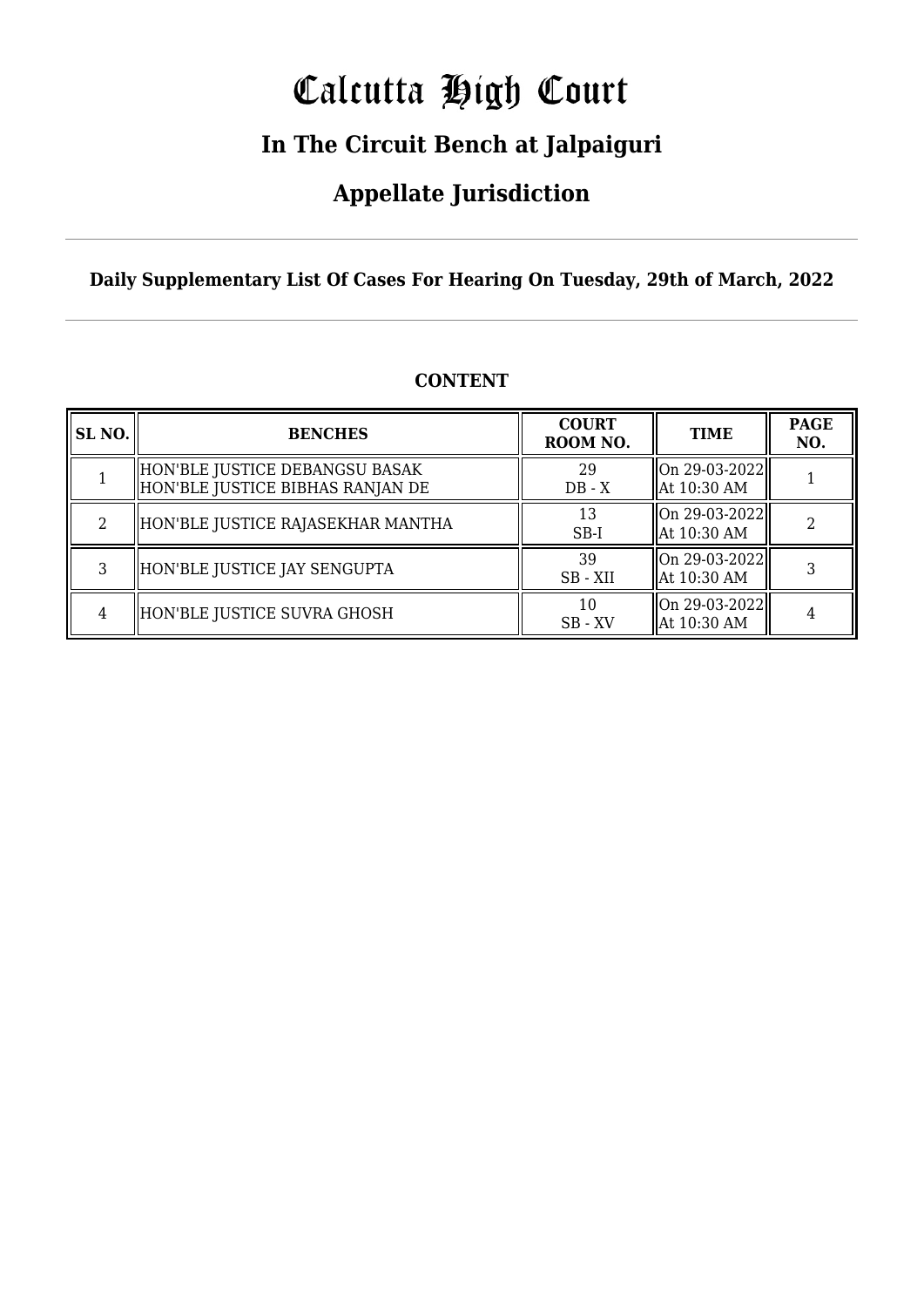

**DAILY CAUSELIST For Tuesday The 29th March 2022**

**COURT NO. 29**

**DIVISION BENCH (DB - X)**

**AT 10:30 AM**

**HON'BLE JUSTICE DEBANGSU BASAK HON'BLE JUSTICE BIBHAS RANJAN DE (VIA VIDEO CONFERENCE)**

**FROM PRINCIPAL BENCH**

#### **APPLICATION FOR ANTICIPATORY BAIL**

|                 | <b>APPLICATION FOR BAIL</b>               |              |
|-----------------|-------------------------------------------|--------------|
| CRM(A)/137/2022 | MITHUN MIA<br>VS.<br>State of West Bengal | ASHOK HALDER |

2 CRM(DB)/72/2022 BIDHAN CHANDRA ROY AND ANR VS State of West Bengal PRONOJIT ROY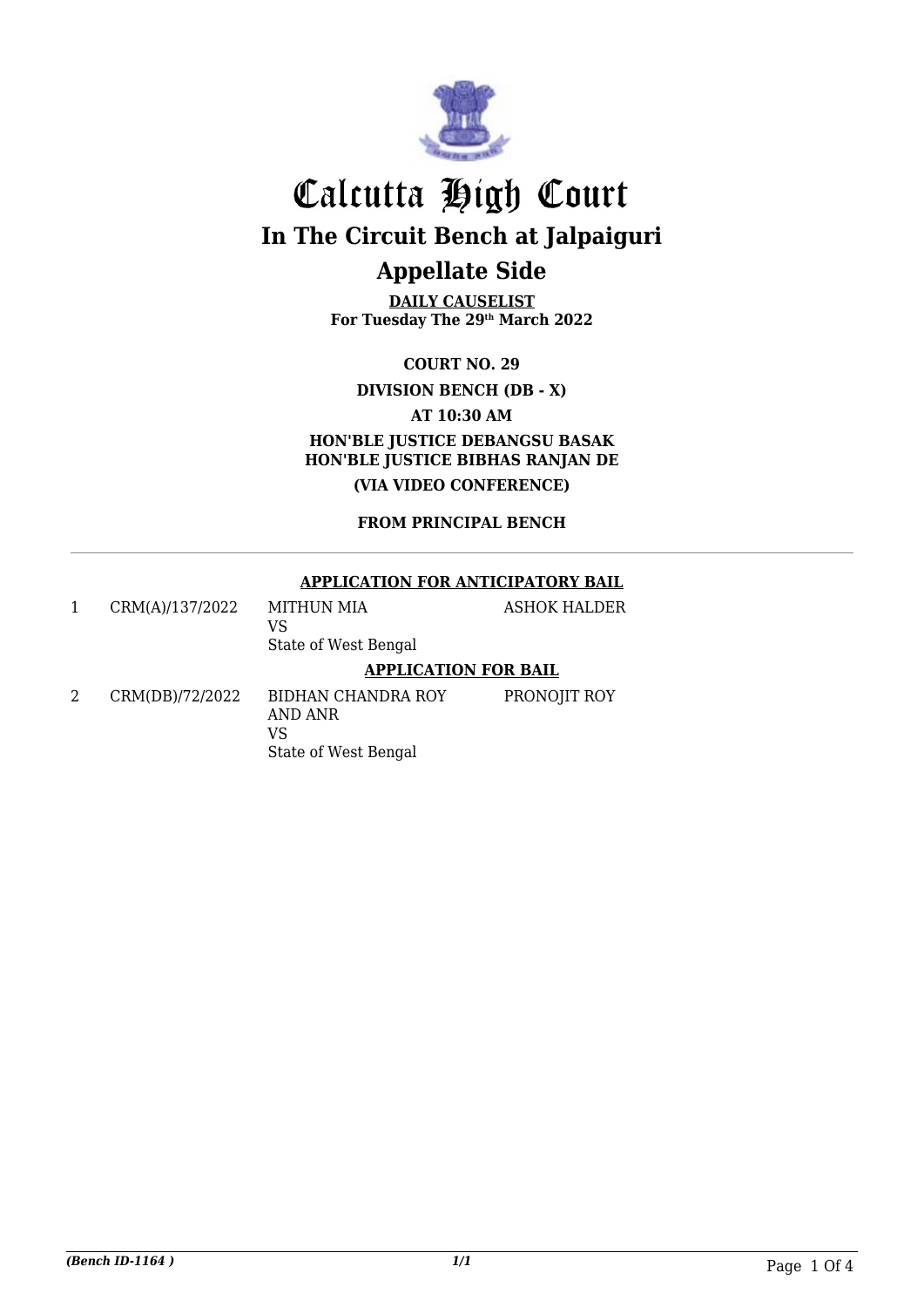

**DAILY CAUSELIST For Tuesday The 29th March 2022**

**COURT NO. 13 SINGLE BENCH (SB-I) AT 10:30 AM HON'BLE JUSTICE RAJASEKHAR MANTHA (VIA VIDEO CONFERENCE)**

**FROM PRINCIPAL BENCH**

#### **MOTION**

| 1 | WPA/717/2022  | DILIP KUMAR GHOSE AND<br>ORS<br>VS<br>THE DISTRICT MAGISTRATE<br>COOCH BEHAR AND ORS | TAPAS DHAR                        |
|---|---------------|--------------------------------------------------------------------------------------|-----------------------------------|
| 2 | WPA/706/2022  | SREEKUMAR PAUL AND<br>ORS<br>VS<br>STATE OF WEST BENGAL<br>AND ORS.                  | JOYJIT DUTTA                      |
| 3 | WPA/2401/2021 | ANKITA SEN<br>VS<br>STATE OF WEST BENGAL<br>AND ORS.                                 | <b>SAMRAT</b><br><b>CHOWDHURY</b> |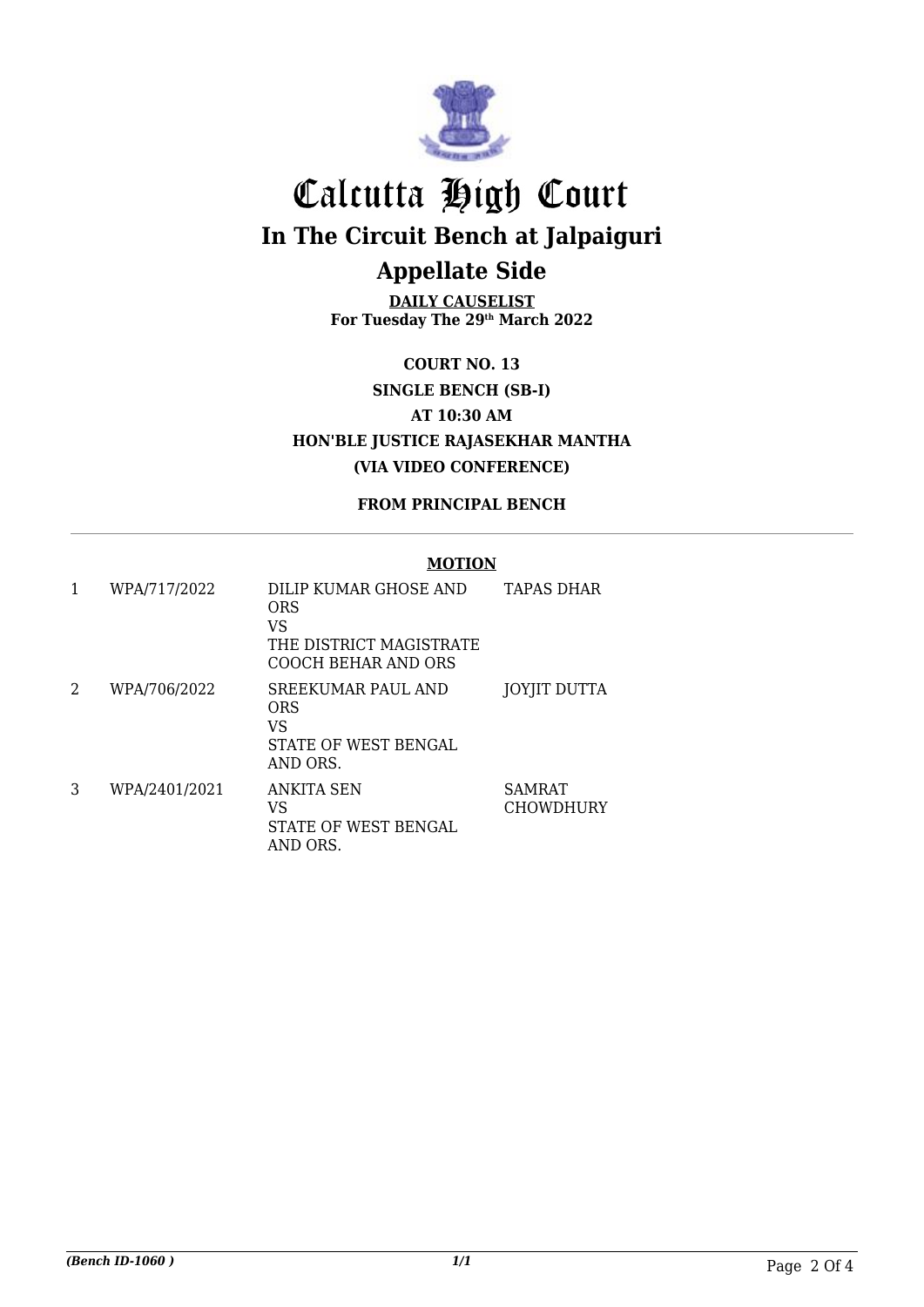

**DAILY CAUSELIST For Tuesday The 29th March 2022**

**COURT NO. 39 SINGLE BENCH (SB - XII) AT 10:30 AM HON'BLE JUSTICE JAY SENGUPTA (VIA VIDEO CONFERENCE)**

**FROM PRINCIPAL BENCH**

#### **CRIMINAL REVISION**

| CRR/54/2022 | <b>SOUMEN DAS</b><br>VS<br>State of West Bengal AND<br>ANR | PRONOJIT ROY        |
|-------------|------------------------------------------------------------|---------------------|
| CRR/51/2022 | VIKRAM KEDIA<br>VS<br>State of West Bengal                 | <b>SUMAN PATHAK</b> |